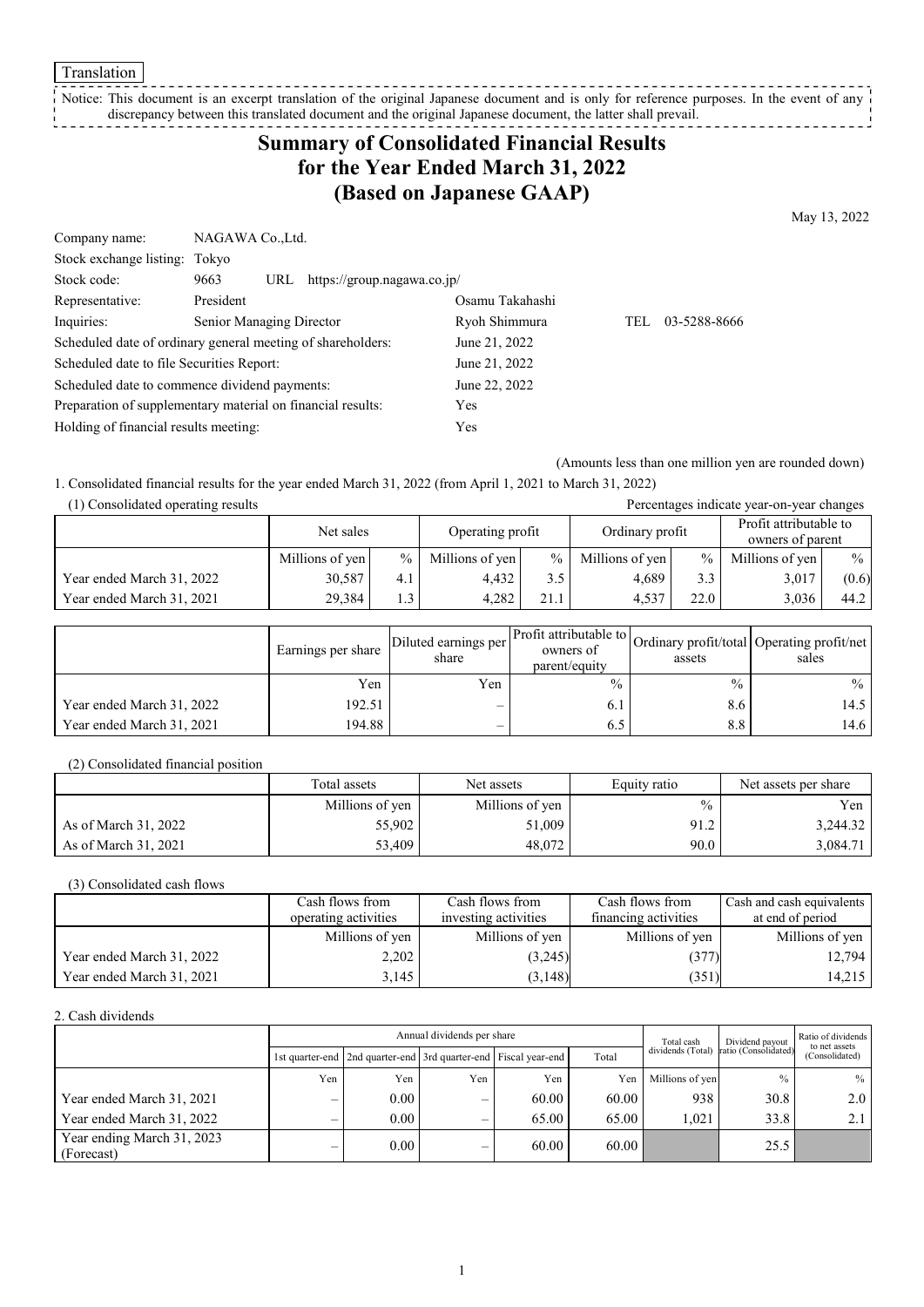3. Forecast of consolidated financial results for the year ending March 31, 2023 (from April 1, 2022 to March 31, 2023)

| Percentages indicate year-on-year changes |                 |      |                                     |      |                   |      |                     |               |                                            |  |                    |
|-------------------------------------------|-----------------|------|-------------------------------------|------|-------------------|------|---------------------|---------------|--------------------------------------------|--|--------------------|
|                                           | Net sales       |      | Ordinary profit<br>Operating profit |      |                   |      |                     |               | Profit attributable to<br>owners of parent |  | Earnings per share |
|                                           | Millions of yen |      | $%$ Millions of yen                 |      | % Millions of yen |      | $%$ Millions of yen | $\frac{0}{0}$ | Yen                                        |  |                    |
| Six months ending<br>September 30, 2022   | 16.000          | 12.0 | 2,350                               | 13.2 | 2,450             | 9.0  | 1.650               | 10.9          | 104.94                                     |  |                    |
| Full year                                 | 35,000          | 14.4 | 5,200                               | 17.3 | 5,400             | 15.2 | 3,700               | 22.6          | 235.33                                     |  |                    |

No

4. Notes

(1) Changes in significant subsidiaries during the year ended March 31, 2022

(changes in specified subsidiaries resulting in the change in scope of consolidation):

| (2) Changes in accounting policies, changes in accounting estimates, and restatement of prior period financial statements |            |
|---------------------------------------------------------------------------------------------------------------------------|------------|
| Changes in accounting policies due to revisions to accounting standards and other regulations:                            | <b>Yes</b> |
| Changes in accounting policies due to other reasons:                                                                      | No         |
| Changes in accounting estimates:                                                                                          | No         |
| Restatement of prior period financial statements:                                                                         | No         |

(3) Number of issued shares (common shares)

Total number of issued shares at the end of the period (including treasury shares)

| As of March 31, 2022                               |  | 16,357,214 shares   As of March 31, 2021      | 16,357,214 shares |
|----------------------------------------------------|--|-----------------------------------------------|-------------------|
| Number of treasury shares at the end of the period |  |                                               |                   |
| As of March 31, 2022                               |  | 634,588 shares   As of March 31, 2021         | 772,967 shares    |
| Average number of shares during the period         |  |                                               |                   |
| Year ended March 31, 2022                          |  | 15,672,339 shares   Year ended March 31, 2021 | 15,579,596 shares |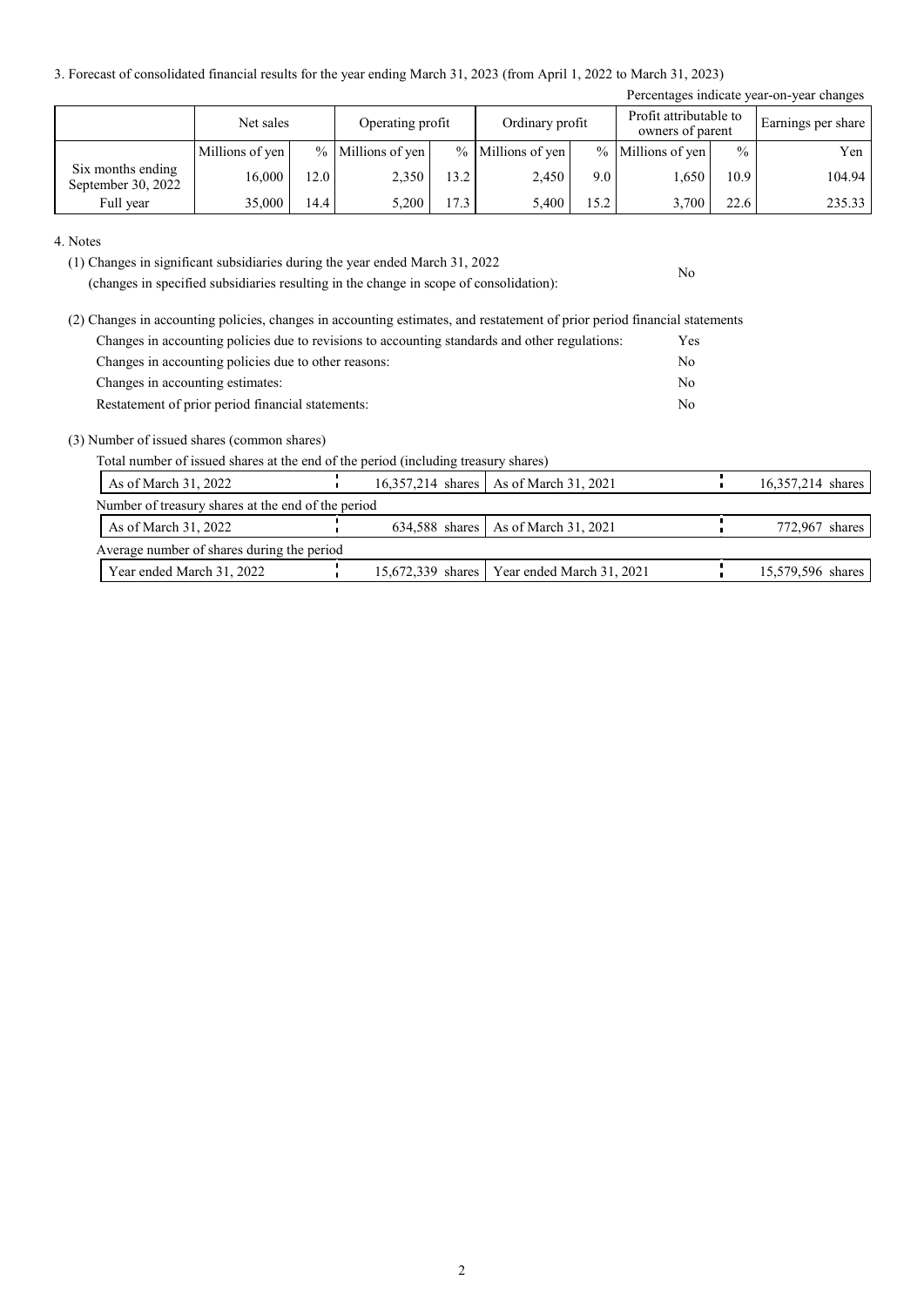# **Consolidated financial statements**

**Consolidated balance sheets**

|                                                     |                      | (Millions of yen)    |
|-----------------------------------------------------|----------------------|----------------------|
|                                                     | As of March 31, 2021 | As of March 31, 2022 |
| Assets                                              |                      |                      |
| Current assets                                      |                      |                      |
| Cash and deposits                                   | 14,215               | 12,794               |
| Notes receivable - trade                            | 1,686                | 1,430                |
| Electronically recorded monetary claims - operating | 1,851                | 1,655                |
| Accounts receivable - trade                         | 4,655                | 4,861                |
| Contract assets                                     |                      | 88                   |
| Securities                                          | $\overline{2}$       | $\overline{4}$       |
| Merchandise and finished goods                      | 1,830                | 2,123                |
| Work in process                                     | 111                  | 153                  |
| Raw materials and supplies                          | 172                  | 328                  |
| Other                                               | 218                  | 213                  |
| Allowance for doubtful accounts                     | (1)                  | (0)                  |
| Total current assets                                | 24,743               | 23,653               |
| Non-current assets                                  |                      |                      |
| Property, plant and equipment                       |                      |                      |
| Assets for rent                                     | 30,949               | 32,199               |
| Accumulated depreciation                            | (22,516)             | (22, 431)            |
| Assets for rent, net                                | 8,433                | 9,768                |
| Buildings and structures                            | 5,443                | 5,230                |
| Accumulated depreciation                            | (3,871)              | (3,781)              |
| Buildings and structures, net                       | 1,572                | 1,448                |
| Land                                                | 6,442                | 7,081                |
| Construction in progress                            | 4                    | 308                  |
| Other                                               | 1,219                | 1,213                |
| Accumulated depreciation                            | (958)                | (1,031)              |
| Other, net                                          | 261                  | 181                  |
| Total property, plant and equipment                 | 16,713               | 18,788               |
| Intangible assets                                   | 214                  | 248                  |
| Investments and other assets                        |                      |                      |
| Investment securities                               | 10,401               | 11,975               |
| Leasehold and guarantee deposits                    | 579                  | 563                  |
| Retirement benefit asset                            | 84                   | 76                   |
| Deferred tax assets                                 | 152                  | 276                  |
| Other                                               | 519                  | 321                  |
| Allowance for doubtful accounts                     | (0)                  | (0)                  |
| Total investments and other assets                  | 11,737               | 13,211               |
| Total non-current assets                            | 28,665               | 32,248               |
| Total assets                                        | 53,409               | 55,902               |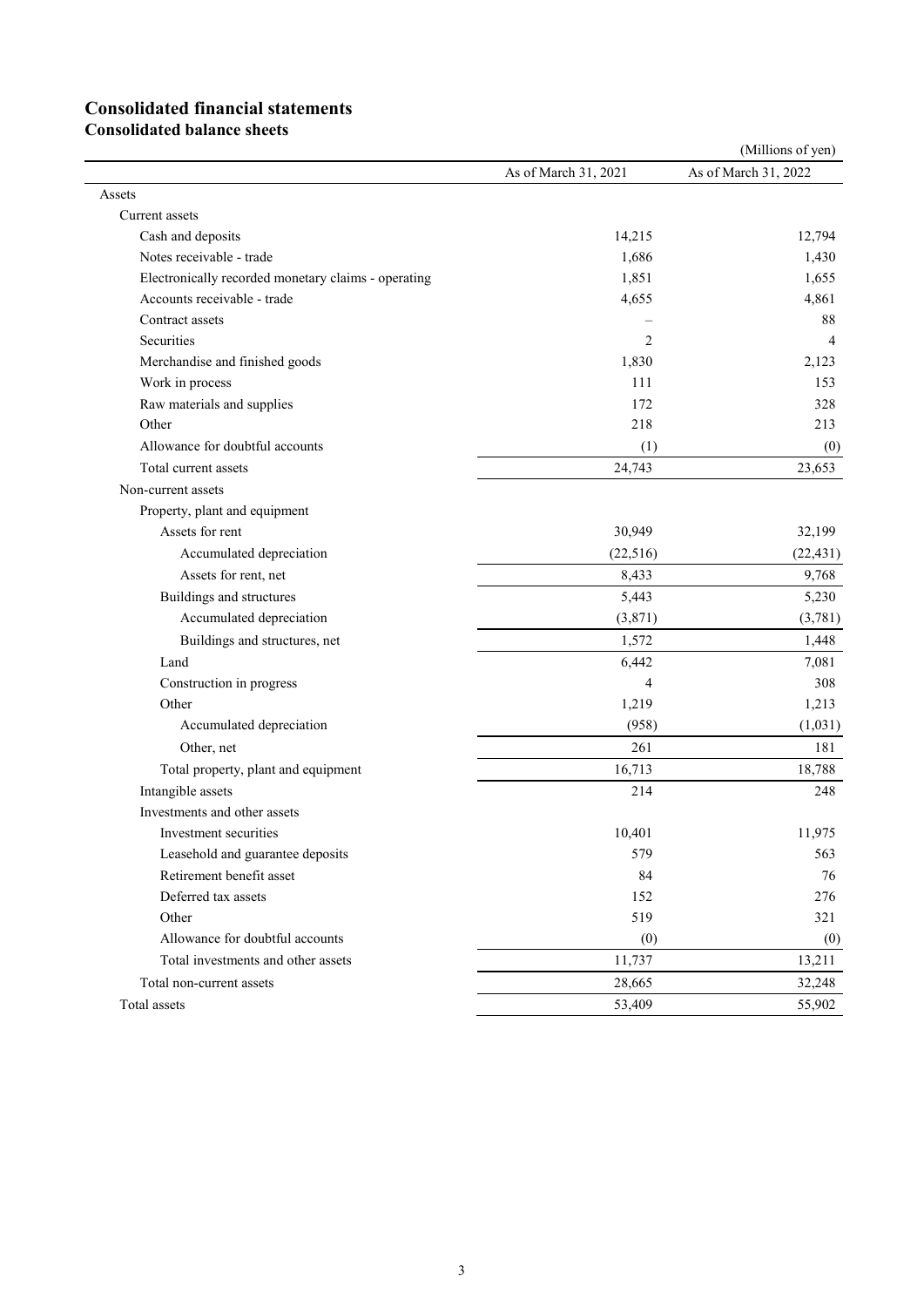|                                                          |                      | (Millions of yen)    |
|----------------------------------------------------------|----------------------|----------------------|
|                                                          | As of March 31, 2021 | As of March 31, 2022 |
| Liabilities                                              |                      |                      |
| <b>Current liabilities</b>                               |                      |                      |
| Accounts payable - trade                                 | 2,181                | 2,719                |
| Accounts payable - other                                 | 158                  | 233                  |
| Income taxes payable                                     | 992                  | 825                  |
| Contract liabilities                                     |                      | 156                  |
| Provision for bonuses                                    | 295                  | 251                  |
| Provision for bonuses for directors (and other officers) | 55                   | 66                   |
| Provision for loss on liquidation of subsidiaries and    | 7                    | 1                    |
| associates                                               |                      |                      |
| Asset retirement obligations                             |                      | 5                    |
| Other                                                    | 753                  | 551                  |
| Total current liabilities                                | 4,444                | 4,811                |
| Non-current liabilities                                  |                      |                      |
| Long-term borrowings                                     | 587                  |                      |
| Long-term accounts payable - other                       | 27                   | 26                   |
| Retirement benefit liability                             | $\mathbf{0}$         | $\boldsymbol{0}$     |
| Asset retirement obligations                             | 81                   | 51                   |
| Other                                                    | 195                  | 2                    |
| Total non-current liabilities                            | 892                  | 81                   |
| <b>Total liabilities</b>                                 | 5,336                | 4,893                |
| Net assets                                               |                      |                      |
| Shareholders' equity                                     |                      |                      |
| Share capital                                            | 2,855                | 2,855                |
| Capital surplus                                          | 7,933                | 8,812                |
| Retained earnings                                        | 38,809               | 40,888               |
| Treasury shares                                          | (2,171)              | (1, 838)             |
| Total shareholders' equity                               | 47,427               | 50,717               |
| Accumulated other comprehensive income                   |                      |                      |
| Valuation difference on available-for-sale securities    | 648                  | 296                  |
| Foreign currency translation adjustment                  | (3)                  | (4)                  |
| Total accumulated other comprehensive income             | 645                  | 291                  |
| Non-controlling interests                                |                      |                      |
| Total net assets                                         | 48,072               | 51,009               |
| Total liabilities and net assets                         | 53,409               | 55,902               |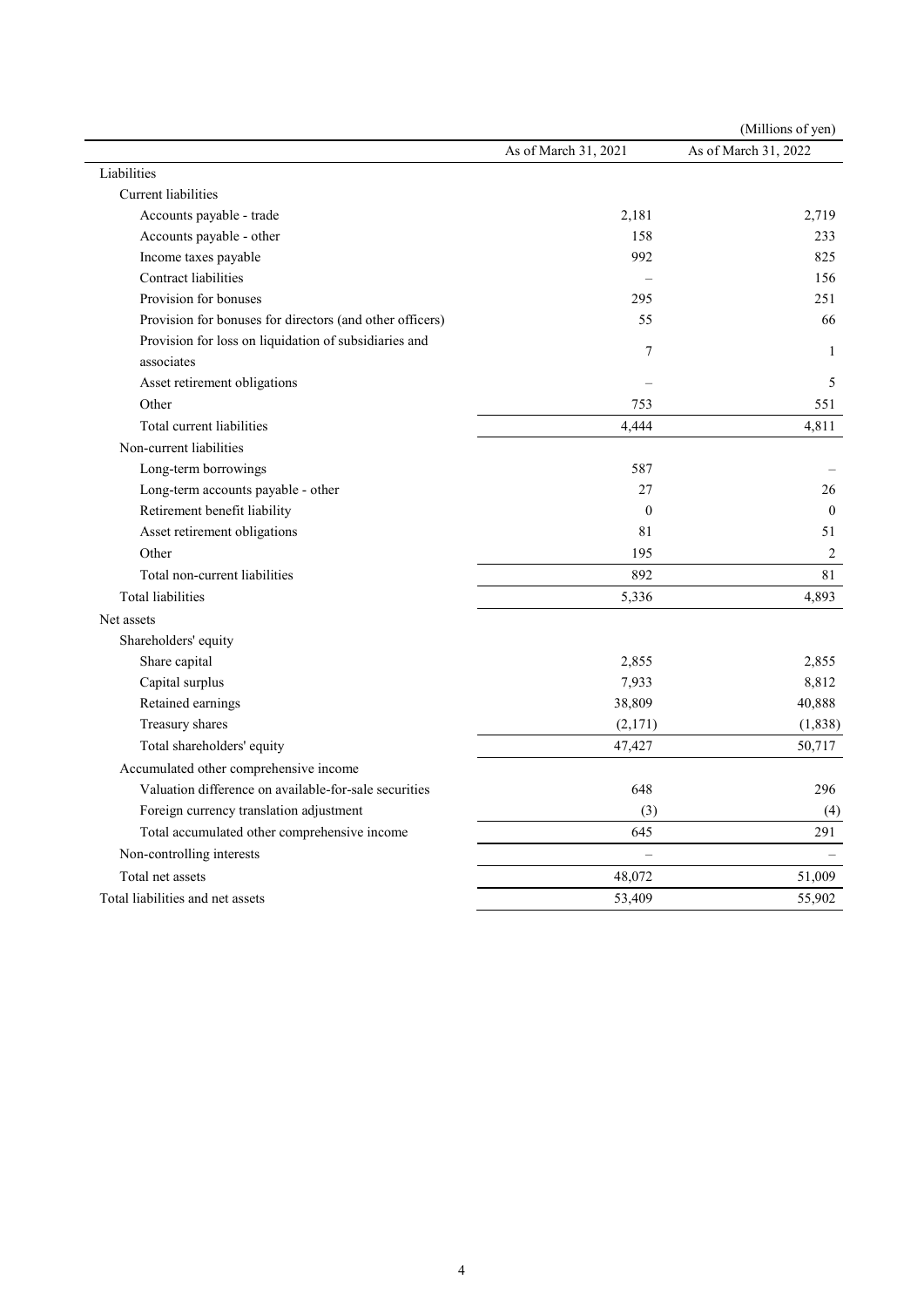## **Consolidated statements of income and consolidated statements of comprehensive income Consolidated statements of income**

|                                                                  |                   | (Millions of yen) |
|------------------------------------------------------------------|-------------------|-------------------|
|                                                                  | Fiscal year ended | Fiscal year ended |
|                                                                  | March 31, 2021    | March 31, 2022    |
| Net sales                                                        | 29,384            | 30,587            |
| Cost of sales                                                    | 17,452            | 18,066            |
| Gross profit                                                     | 11,931            | 12,521            |
| Selling, general and administrative expenses                     |                   |                   |
| Transportation costs                                             | 520               | 551               |
| house maintenance cost                                           | 598               | 611               |
| Advertising expenses                                             | 354               | 416               |
| Salaries and allowances                                          | 2,310             | 2,462             |
| Remuneration for directors (and other officers)                  | 113               | 103               |
| Provision of allowance for doubtful accounts                     |                   | -1                |
| Provision for bonuses                                            | 262               | 199               |
| Provision for bonuses for directors (and other officers)         | 50                | 60                |
| Retirement benefit expenses                                      | (21)              | 108               |
| Welfare expenses                                                 | 426               | 434               |
| Share-based payment expenses                                     | 38                | 34                |
| Depreciation                                                     | 216               | 211               |
| Repair expenses                                                  | 153               | 144               |
| Rent expenses on land and buildings                              | 1,129             | 1,138             |
| Other                                                            | 1,495             | 1,609             |
| Total selling, general and administrative expenses               | 7,649             | 8,089             |
| Operating profit                                                 | 4,282             | 4,432             |
| Non-operating income                                             |                   |                   |
| Interest income                                                  | 7                 | 33                |
| Dividend income                                                  | 218               | 229               |
| Rental income                                                    | 25                | 22                |
| Foreign exchange gains                                           |                   | $\mathbf{0}$      |
| Miscellaneous income                                             | 25                | 32                |
| Total non-operating income                                       | 276               | 317               |
| Non-operating expenses                                           |                   |                   |
| Commission expenses                                              | $\boldsymbol{0}$  | 6                 |
| Foreign exchange losses                                          | 4                 |                   |
| Share-based remuneration expenses                                | 16                | 33                |
| Miscellaneous losses                                             | $\boldsymbol{0}$  | 19                |
| Total non-operating expenses                                     | 21                | 60                |
| Ordinary profit                                                  | 4,537             | 4,689             |
| Extraordinary income                                             |                   |                   |
| Gain on sale of non-current assets                               | 8                 | 3                 |
| Gain on sale of investment securities                            | 24                |                   |
| Total extraordinary income                                       | 32                | 3                 |
| <b>Extraordinary</b> losses                                      |                   |                   |
| Loss on disposal of non-current assets                           | 26                | 86                |
| Loss on valuation of investment securities                       |                   | 43                |
| Provision for loss on liquidation of subsidiaries and associates |                   | 4                 |
| Total extraordinary losses                                       | 26                | 134               |
|                                                                  |                   |                   |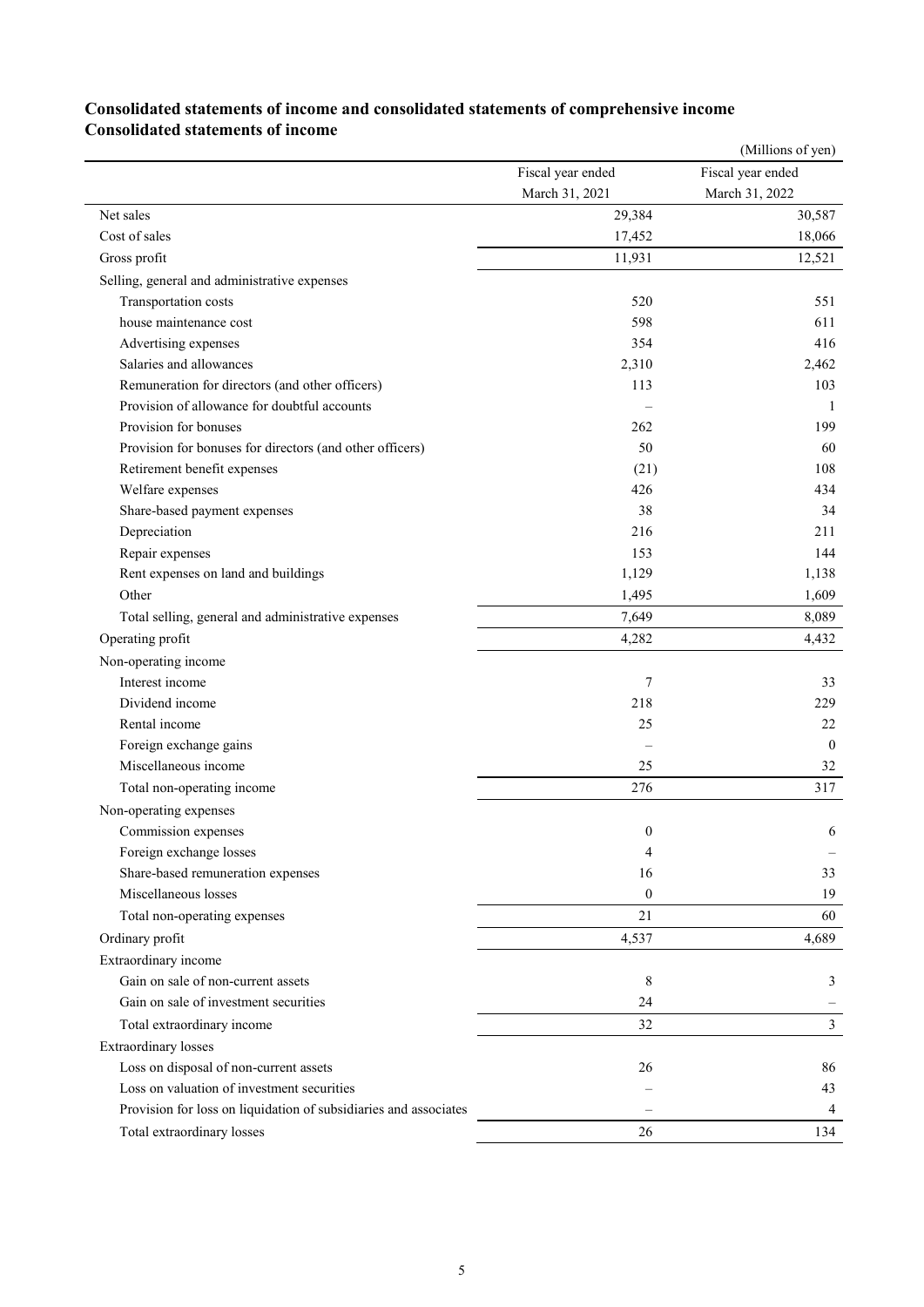|                                         |                   | (Millions of yen) |
|-----------------------------------------|-------------------|-------------------|
|                                         | Fiscal year ended | Fiscal year ended |
|                                         | March 31, 2021    | March 31, 2022    |
| Profit before income taxes              | 4,543             | 4,558             |
| Income taxes - current                  | 1,508<br>1,524    |                   |
| Income taxes - deferred                 | (16)              | 32                |
| Total income taxes                      | 1,507             | 1,540             |
| Profit                                  | 3,036             | 3,017             |
| Profit attributable to owners of parent | 3,036             | 3,017             |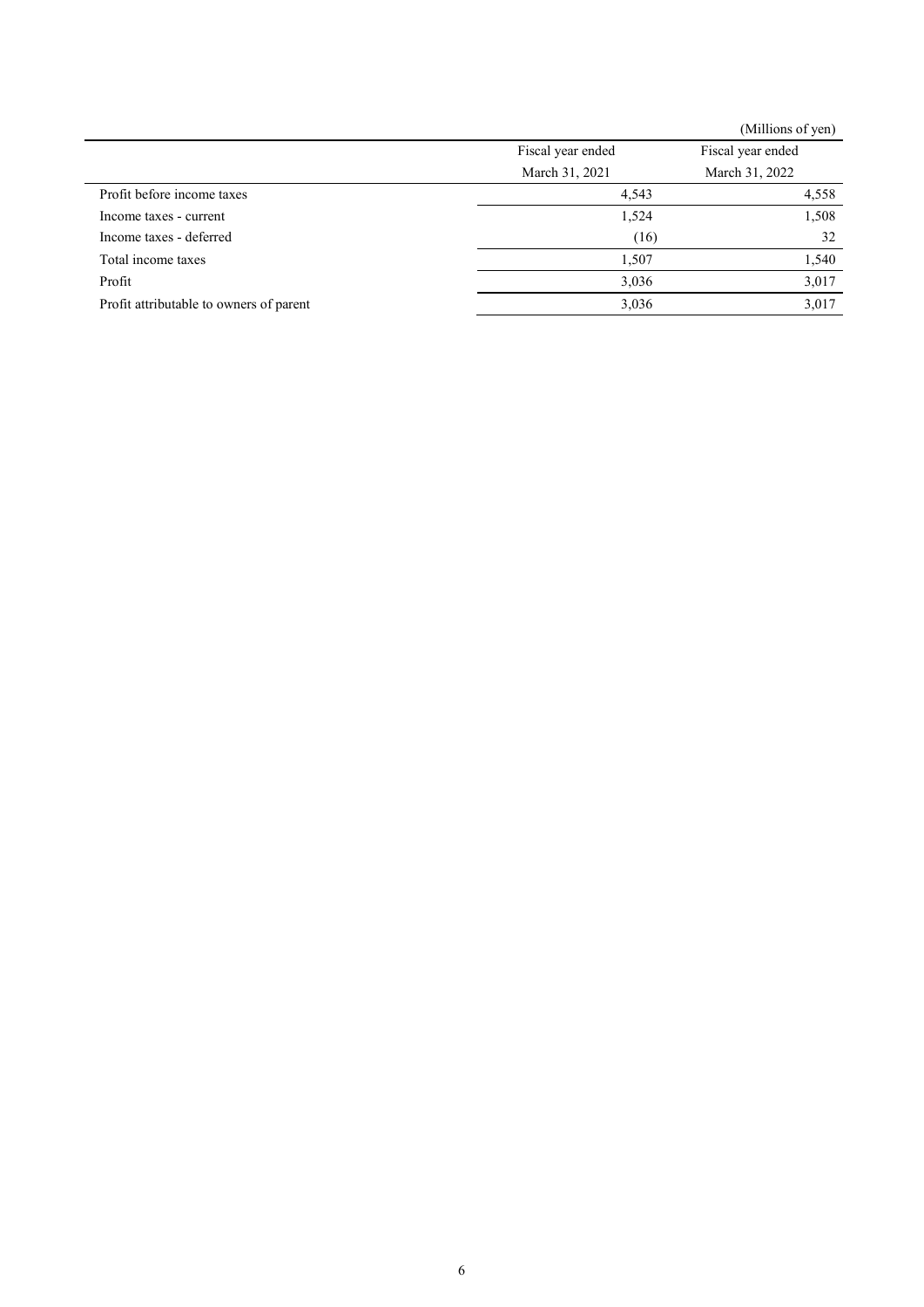## **Consolidated statements of comprehensive income**

|                                                       |                   | (Millions of yen) |
|-------------------------------------------------------|-------------------|-------------------|
|                                                       | Fiscal year ended | Fiscal year ended |
|                                                       | March 31, 2021    | March 31, 2022    |
| Profit                                                | 3,036             | 3,017             |
| Other comprehensive income                            |                   |                   |
| Valuation difference on available-for-sale securities | 1,221             | (352)             |
| Foreign currency translation adjustment               | (2)               | (1)               |
| Total other comprehensive income                      | 1,218             | (354)             |
| Comprehensive income                                  | 4,255             | 2,662             |
| Comprehensive income attributable to                  |                   |                   |
| Comprehensive income attributable to owners of parent | 4,255             | 2,662             |
| Comprehensive income attributable to non-controlling  |                   |                   |
| interests                                             |                   |                   |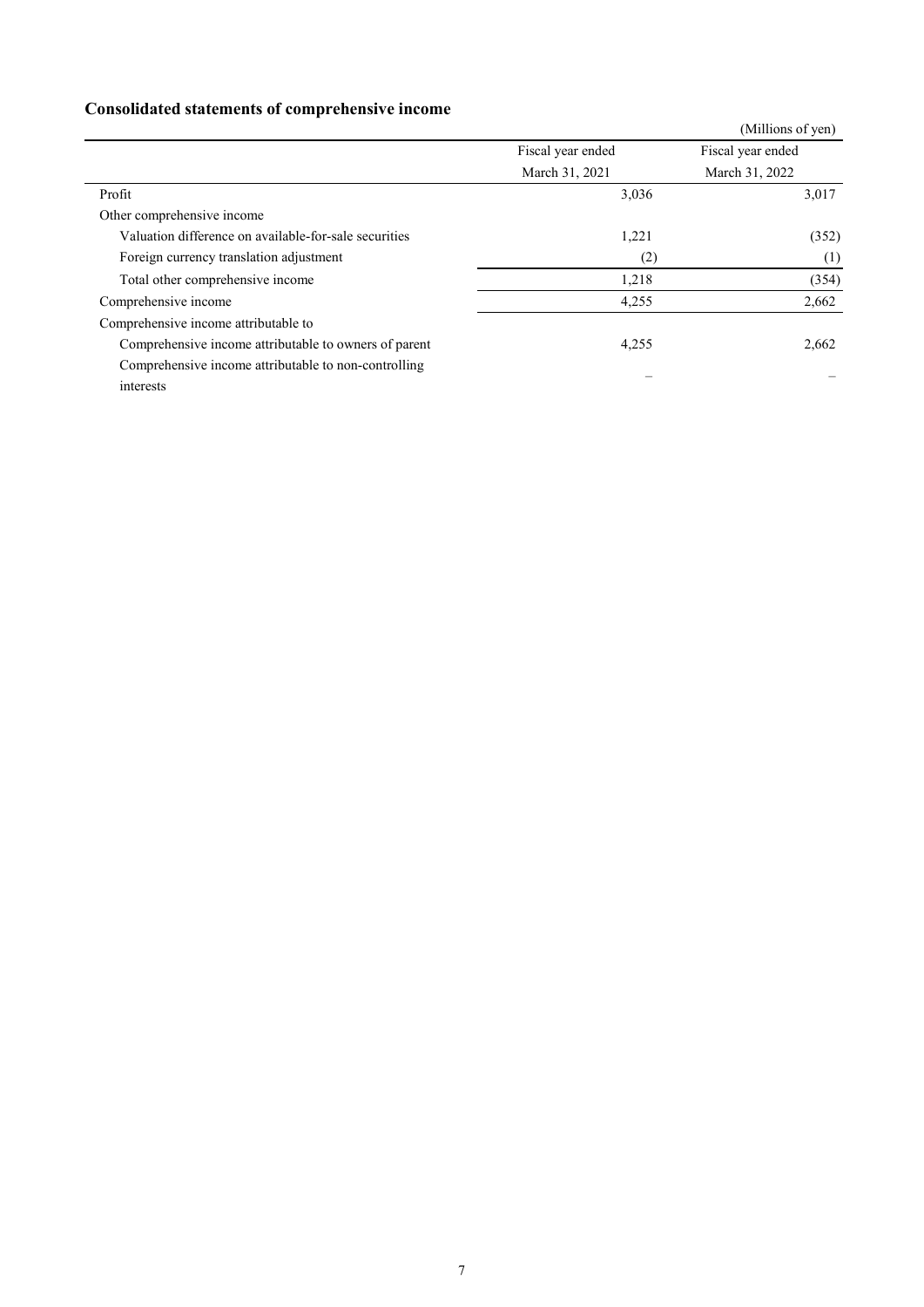### **Consolidated statements of changes in equity**

Fiscal year ended March 31, 2021

| (Millions of yen)                                       |                          |                      |                   |                 |                               |  |
|---------------------------------------------------------|--------------------------|----------------------|-------------------|-----------------|-------------------------------|--|
|                                                         |                          | Shareholders' equity |                   |                 |                               |  |
|                                                         | Share capital            | Capital surplus      | Retained earnings | Treasury shares | Total shareholders'<br>equity |  |
| Balance at beginning of period                          | 2,855                    | 7,419                | 36,708            | (1,731)         | 45,251                        |  |
| Changes during period                                   |                          |                      |                   |                 |                               |  |
| Dividends of surplus                                    |                          |                      | (934)             |                 | (934)                         |  |
| Profit attributable to owners of<br>parent              |                          |                      | 3,036             |                 | 3,036                         |  |
| Purchase of treasury shares                             |                          |                      |                   | (588)           | (588)                         |  |
| Disposal of treasury shares                             |                          | 514                  |                   | 148             | 663                           |  |
| Net changes in items other<br>than shareholders' equity |                          |                      |                   |                 |                               |  |
| Total changes during period                             | $\overline{\phantom{m}}$ | 514                  | 2,101             | (440)           | 2,175                         |  |
| Balance at end of period                                | 2,855                    | 7,933                | 38,809            | (2,171)         | 47,427                        |  |

|                                                         | Accumulated other comprehensive income                      |                                            |                                                    |                              |                  |
|---------------------------------------------------------|-------------------------------------------------------------|--------------------------------------------|----------------------------------------------------|------------------------------|------------------|
|                                                         | Valuation difference<br>on available-for-sale<br>securities | Foreign currency<br>translation adjustment | Total accumulated<br>other comprehensive<br>income | Non-controlling<br>interests | Total net assets |
| Balance at beginning of period                          | (572)                                                       | (1)                                        | (573)                                              | -                            | 44,678           |
| Changes during period                                   |                                                             |                                            |                                                    |                              |                  |
| Dividends of surplus                                    |                                                             |                                            |                                                    |                              | (934)            |
| Profit attributable to owners of<br>parent              |                                                             |                                            |                                                    |                              | 3,036            |
| Purchase of treasury shares                             |                                                             |                                            |                                                    |                              | (588)            |
| Disposal of treasury shares                             |                                                             |                                            |                                                    |                              | 663              |
| Net changes in items other<br>than shareholders' equity | 1,221                                                       | (2)                                        | 1,218                                              |                              | 1,218            |
| Total changes during period                             | 1,221                                                       | (2)                                        | 1,218                                              | $\qquad \qquad =$            | 3,394            |
| Balance at end of period                                | 648                                                         | (3)                                        | 645                                                | $\qquad \qquad =$            | 48,072           |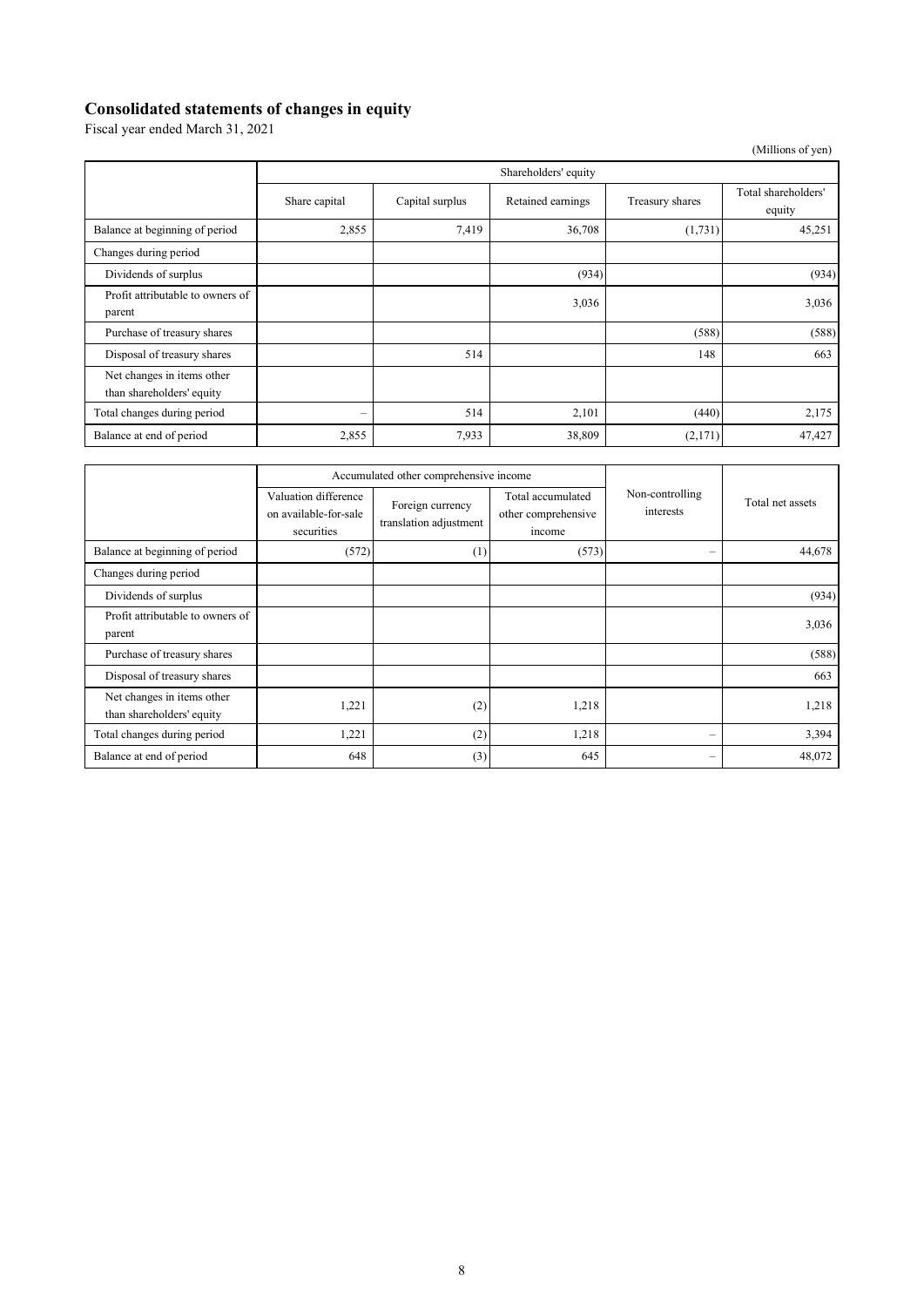## Fiscal year ended March 31, 2022

(Millions of yen)

|                                                         | Shareholders' equity     |                 |                   |                 |                               |
|---------------------------------------------------------|--------------------------|-----------------|-------------------|-----------------|-------------------------------|
|                                                         | Share capital            | Capital surplus | Retained earnings | Treasury shares | Total shareholders'<br>equity |
| Balance at beginning of period                          | 2,855                    | 7,933           | 38,809            | (2,171)         | 47,427                        |
| Changes during period                                   |                          |                 |                   |                 |                               |
| Dividends of surplus                                    |                          |                 | (938)             |                 | (938)                         |
| Profit attributable to owners of<br>parent              |                          |                 | 3,017             |                 | 3,017                         |
| Purchase of treasury shares                             |                          |                 |                   | (565)           | (565)                         |
| Disposal of treasury shares                             |                          | 878             |                   | 898             | 1,777                         |
| Net changes in items other<br>than shareholders' equity |                          |                 |                   |                 |                               |
| Total changes during period                             | $\overline{\phantom{m}}$ | 878             | 2,078             | 333             | 3,290                         |
| Balance at end of period                                | 2,855                    | 8,812           | 40,888            | (1,838)         | 50,717                        |

|                                                         | Accumulated other comprehensive income                      |                                            |                                                    |                              |                  |
|---------------------------------------------------------|-------------------------------------------------------------|--------------------------------------------|----------------------------------------------------|------------------------------|------------------|
|                                                         | Valuation difference<br>on available-for-sale<br>securities | Foreign currency<br>translation adjustment | Total accumulated<br>other comprehensive<br>income | Non-controlling<br>interests | Total net assets |
| Balance at beginning of period                          | 648                                                         | (3)                                        | 645                                                | $\qquad \qquad =$            | 48,072           |
| Changes during period                                   |                                                             |                                            |                                                    |                              |                  |
| Dividends of surplus                                    |                                                             |                                            |                                                    |                              | (938)            |
| Profit attributable to owners of<br>parent              |                                                             |                                            |                                                    |                              | 3,017            |
| Purchase of treasury shares                             |                                                             |                                            |                                                    |                              | (565)            |
| Disposal of treasury shares                             |                                                             |                                            |                                                    |                              | 1,777            |
| Net changes in items other<br>than shareholders' equity | (352)                                                       | (1)                                        | (354)                                              |                              | (354)            |
| Total changes during period                             | (352)                                                       | (1)                                        | (354)                                              | -                            | 2,936            |
| Balance at end of period                                | 296                                                         | (4)                                        | 291                                                | $\qquad \qquad =$            | 51,009           |